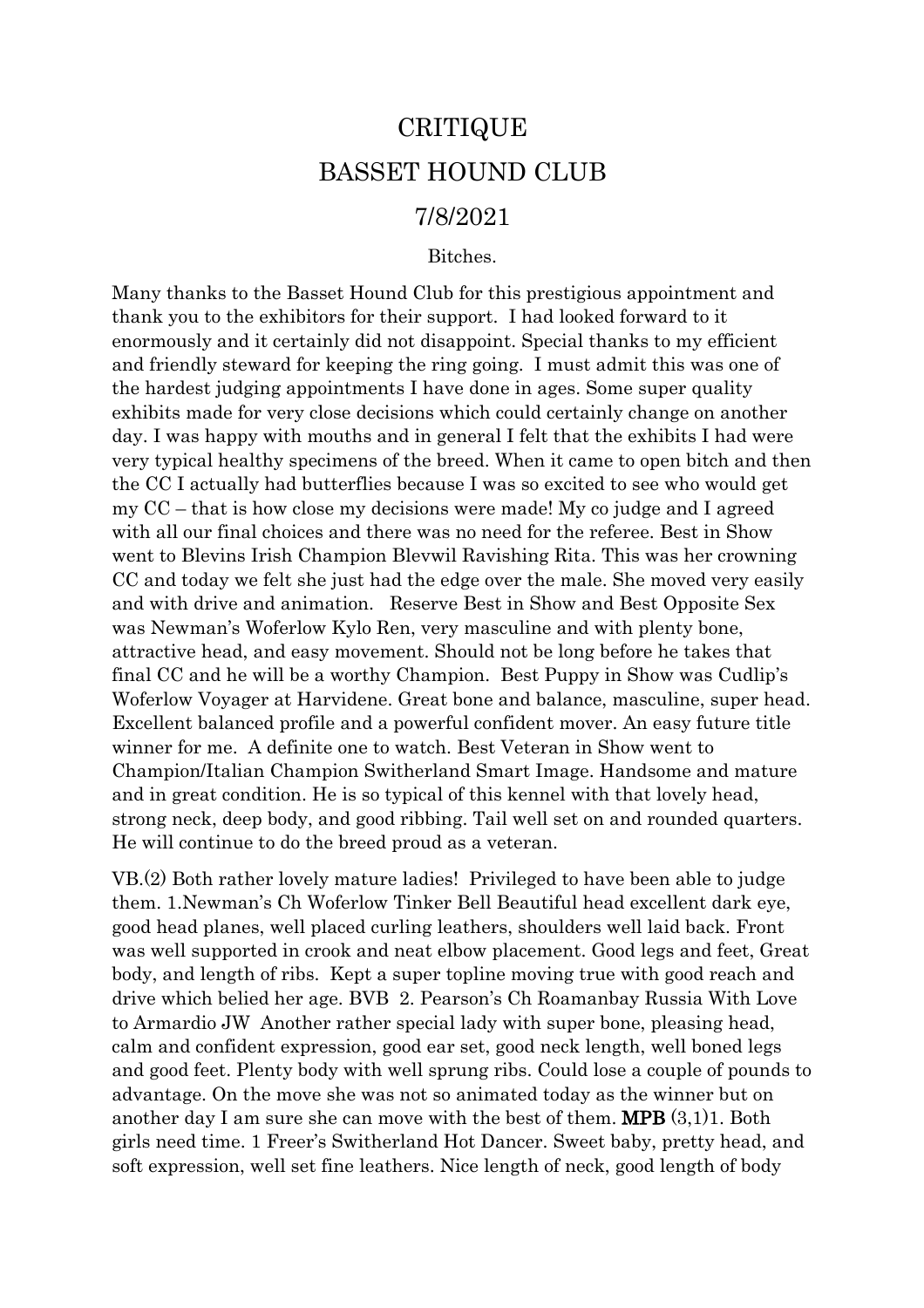and a positive mover. 2. Jones Braithwell's Lil Red Dress to Clanwillow. Attractive head and appealing expression, nice ear set, neat front, body still to deepen, Hind movement a bit close at moment which put her second in class. PB (3)1.Ellrich's Malrich Last Tango in Paris. Still to mature but very pretty and with lots of scope. Feminine and balanced. Very pretty head with correct almost level planes, dark eye, well set leathers, enough flews and dewlap, neat front. Shoulders go well back and blend into level topline kept on the move. Ribs of good length and hindquarters with low hocks. When this one matures she will look really special. She needs a bit more confidence in the ring to get her tail right up and complete the picture. BPB. 2. Blevins' Blevwil Zenn. This girl has a lot to like with super bone throughout. Good head, dark eye, well set leathers, strong neck and deep body. Ribcage extends back helping to keep a level topline. Hindquarters strong with muscled bottom and low hocks. Not moving so positively in front today however with time this could be much improved. So many assets here and another to keep an eye on. 3. Newman's Woferlow Victoria. Another feminine youngster. Pretty head, framed by nicely set leathers, She has clean eyes with calm expression, good pigmentation, wide nostril. Chest still needs to drop slightly. Good ribbing, level topline, Slightly shorter than the first two. Moved confidently. Needs some time to complete the picture. **JB**  $(7,2)1$ . Williams Bromp Bigbutt Grace Brown. Well boned and substantial youngster. pretty head, dark eye, strong neck. Plenty of furnishings, Well filled in front. Ribs go well back. Good topline and nicely rounded hindquarters. Won the class on maturity but a shade low to ground. 2. Second and third places were litter sisters. 2. Melbourne, Murray & Fitzpatrick Odahamer's Diheath Elvis. was very pretty but she needs to mature. She was tidy all through with a very neat front. Balanced overall. Pleasing head, neat front, enough length of neck, topline was level, well sprung ribs, and she was happy on the move. 3. Melbourne & Murray's Diheath Chevy. A pretty girl who needs a lot of time, she was beaten by her sister and many of the same remarks apply. I felt she was changing coat and also did not move so positively behind. PGB (9,2) Was a close class with a last minute decision for first and second. Different types but both very nice.1. Freer's Switherland Frosty Knickers. Balanced and feminine with pretty head, calm expression, enough furnishings. Neat front, good depth of chest, nice ribs, sturdy body and firm hindquarters. She was happy and lively on the move keeping her topline throughout. 2. Hards' Mellow Molly V Grunsven at Braemoray (Imp Nld) Another one I did like. She is very feminine with pretty head. dark eye good pigmentation, wide nostril, leathers correctly set on level with the eyes. Good layback. Neat in front. strong neck, well bodied and slightly longer than the winner. Although she moved easily her topline did vary. I think she just needs some more time to mature and deepen and for the topline to strengthen. 3. Parkes Funnypack Domino Day at Bessalin larger girl neatly constructed, well bodied, tidy front, ribs of good length, firm topline, tight feet, quarters were firm however not so positive in hind movement. **LB**.  $(6,3)$  1. Armstrong's Lauralee A Kind of Magic Super outline and balance. Feminine head with correct planes, calm expression, nicely curling leathers, the head is set on an strong neck of